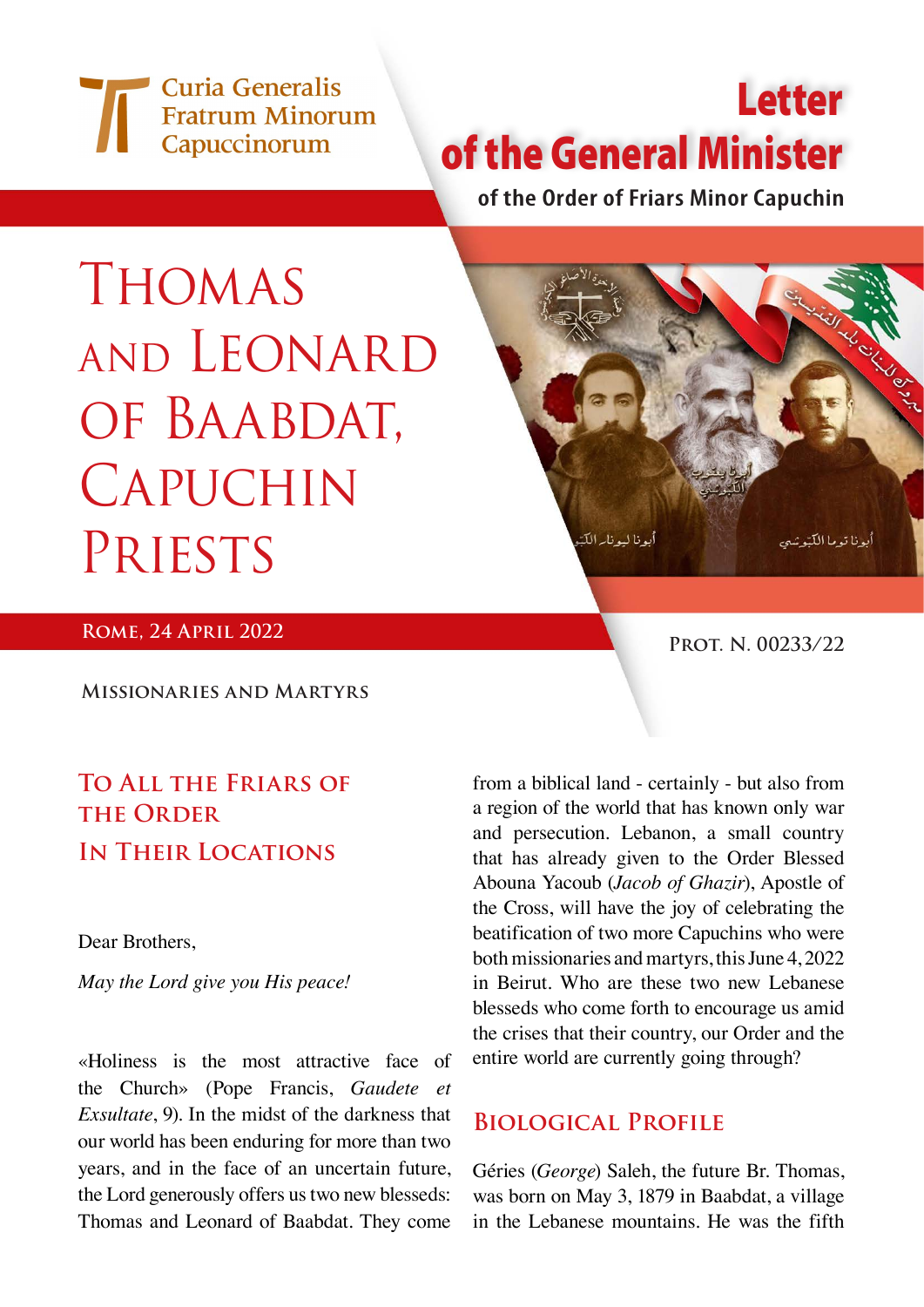in a Maronite family of six children. On November 17, 1881, Youssef (*Joseph*) Oueiss was born in the same village, his surname was later changed to Melki. He was the seventh in a Maronite family of eleven children. Both were baptized and raised in Baabdat when a series of events divided the village. A large number of families in the country, feeling unfairly treated, turned first to the civil authorities, then to the ecclesiastical – but in vain. The group then joined the Protestants for a few months, before being accepted into the Latin Church, following an intervention by the Holy See. The Capuchins came from Beirut in order to receive them, but more importantly to ease tensions. Among these families were those of Géries and Youssef. A few months later, the two young teenagers received the sacrament of Confirmation in the Latin Church on November 19, 1893.

Together with a few companions from Baabdat, the two young people were struck by the example of the Capuchins, who were Italian at the time, and chose to become missionaries like them. They were prepared and then sent to the minor seminary of San Stefano in Istanbul, which belonged to the Apostolic Institute of the East. This institute was created for the formation of missionaries, destined to be sent to the East. While Blessed Abouna Yacoub was completing his novitiate in Ghazir, Lebanon, with the Capuchins of the province of Lyon, these five young men left everything and fearlessly embarked for Istanbul, which they reached on April 28, 1895. In various regions of Turkey, including Istanbul, the persecutions against Christians and especially against the Armenians had already begun in December 1894.

During the four years of their scholastic studies, they were welcomed into the Franciscan Third Order, as was the tradition

in this seminary. Then, on July 2, 1899, they entered the novitiate: Géries received the name of Br. Thomas Aquinas and Youssef that of Br. Leonard of Port Maurice. After their simple profession, they studied philosophy and theology for six years in Boudja, near Smyrna, which was part of the same institute. They were ordained priests on December 4, 1904, while their local fraternity was preparing to celebrate the golden jubilee of the proclamation of the dogma of the Immaculate Conception with great solemnity! They passed the exam to become missionaries on April 23, 1906, and were assigned to the Mission of Mesopotamia, which had then been entrusted to the province of Lyon. They were able to visit Baabdat, their native village, before traveling on to Mardin, Mesopotamia.

5. Father Thomas engaged in a ministry of apologetics towards the Protestants and Syrian Orthodox in Mardin - according to the ecclesiology of the time - in addition to catechesis, preaching, teaching at the school and hearing confessions. Meanwhile, Father Leonard served as the school's director, assisted the Franciscan Third Order, and preached the Word of God with zeal and constancy. The two new missionaries did much good toward the children and young people. Despite some criticism, they were very creative in their ministry: theater, poetry, biblical games, etc.

In October of 1908, for the first time after thirteen years of being together, Father Thomas was separated from his companion Father Leonard, and from that moment on, their paths would remain independent from one another. Fr. Thomas was transferred to Kharput, in Armenia Minor, then to Diarbekir, in Mesopotamia, two years later. He continued fiercely defending the faith, taught catechesis, managed the school there, and served as spiritual assistant to the Third Order. He made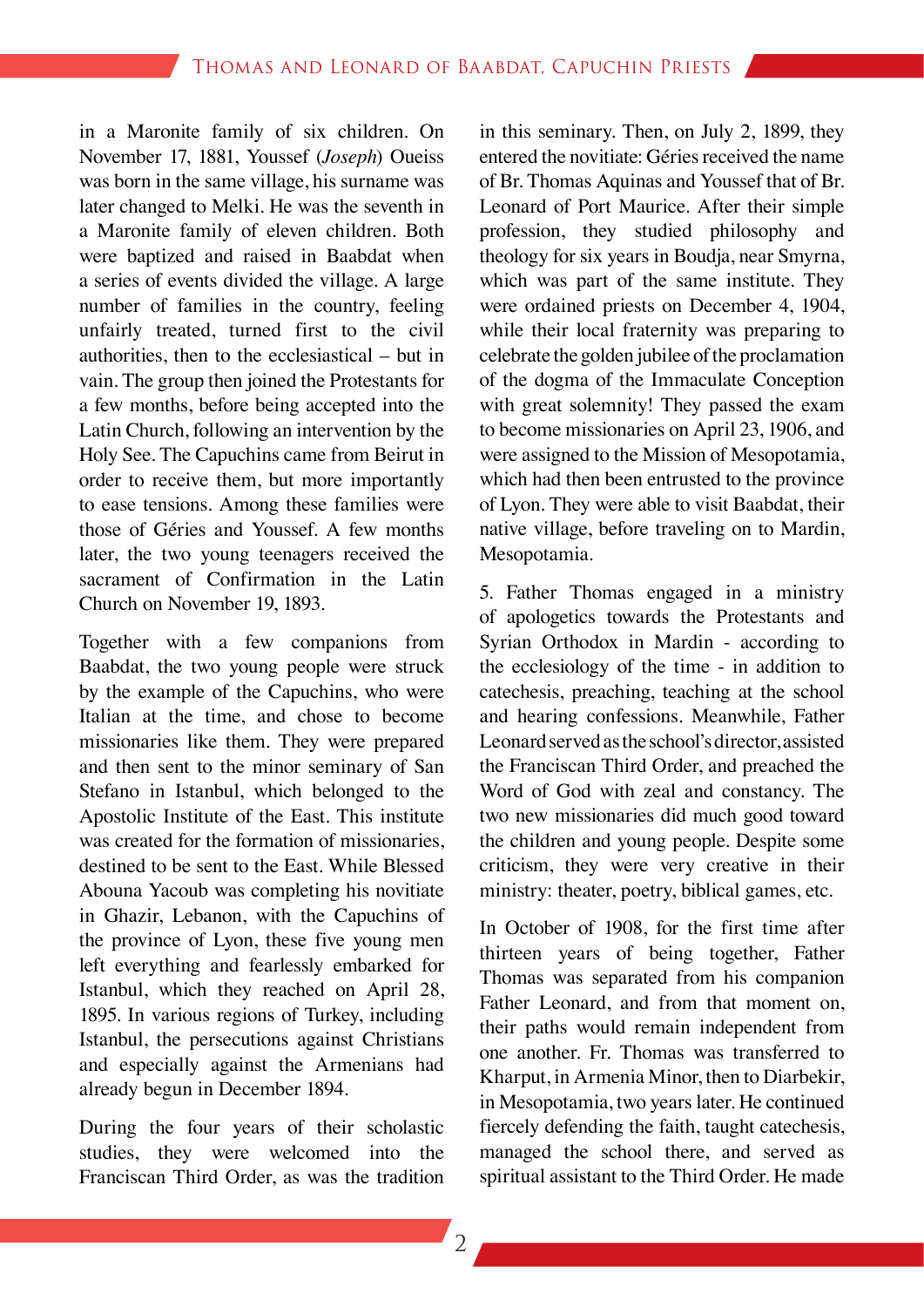his first and only return to Lebanon when the First World War broke out. Later, in his last letter to his family, he wrote: «Fear affects everyone, you and me. But what is the use of worrying since not even a hair falls from our head without God's willing it?» Then he renewed his faith in God: «My life comes from God. He can take it away whenever He wants."

Father Leonard meanwhile remained in Mardin, and within the span of four years, saw his health deteriorate. He was forced to rest at Mamuret ul-Aziz, Armenia Minor in 1910, and then a year later in Baabdat, where he stayed for the last time before being assigned to Urfa. At the beginning of the First World War, he returned to Mardin with an Italian missionary, Father Daniele, who was in his eighties. On December 5, 1914, soldiers broke into the Capuchin church, but Father Leonard had time to hide the Blessed Sacrament with the help of an Armenian neighbor. Then, although he was inclined to accompany some Franciscan nuns to a safer city, he decided instead to stay in Mardin solely out of charity towards Father Daniele, who was in no condition to leave. He was ready for anything.

On June 3, 1915, the mass arrests of Christians began: among them were the Armenian Catholic archbishop, Blessed Ignatius Maloyan, and his priests. Then, on June 5, they came for Father Leonard, who was savagely tortured while repeatedly refusing the offers to spare his life if he converted to Islam. During these days of captivity, the prison had become a cathedral of prayers, confessions and mass. On 10 June 1915, Fr Leonard was taken away with 416 companions in the first convoy to Diarbekir. He had the honor of leading the procession. During this trip, the bishop obtained permission from the police commissioner to stop for one last prayer: he consecrated the bread and had communion distributed. After once again refusing to convert to Islam, they were all massacred and their bodies were thrown into wells and caves.

Meanwhile, Fr. Thomas, together with another brother, was expelled from Diarbekir on December 22, 1914, and found refuge in Urfa. After Easter, a plan began to emerge to exterminate the Christians of Urfa: soldiers, dignitaries and priests of all Christian denominations were massacred. There was an Armenian Catholic priest seeking refuge, which he was only able to find with the Capuchins. The guardian and Father Thomas showed heroic charity by giving him refuge. On September 24, 1916, the Armenian priest was arrested and the monastery searched: among the objects found was a small gun, - so it was claimed - in Father Thomas's room. This weapon would serve as evidence before the court martial for his death sentence. During this time, he asked Jesus in the Host every day to take away the sufferings of the Armenian priest, and to give them to him.

Three months later, he was arrested with his companions and sent, in the mid-winter rain, to appear at Marach. He was brutalized, maltreated, left without food and thrown into festering prisons, to such a degree that, exhausted and powerless, he contracted typhus. When his companions arrived in Marach, they were not permitted to send him a doctor until three days after the request – and alas, it was too late! Thanks to the intervention of a Dutch Franciscan, the last sacraments were administered to him. He died on January 18, 1917, consoling the brothers who were weeping for him: "I am not afraid of death. Why should I be afraid? Isn't it our merciful Father who must judge us? Why do we suffer now, if not for his love?"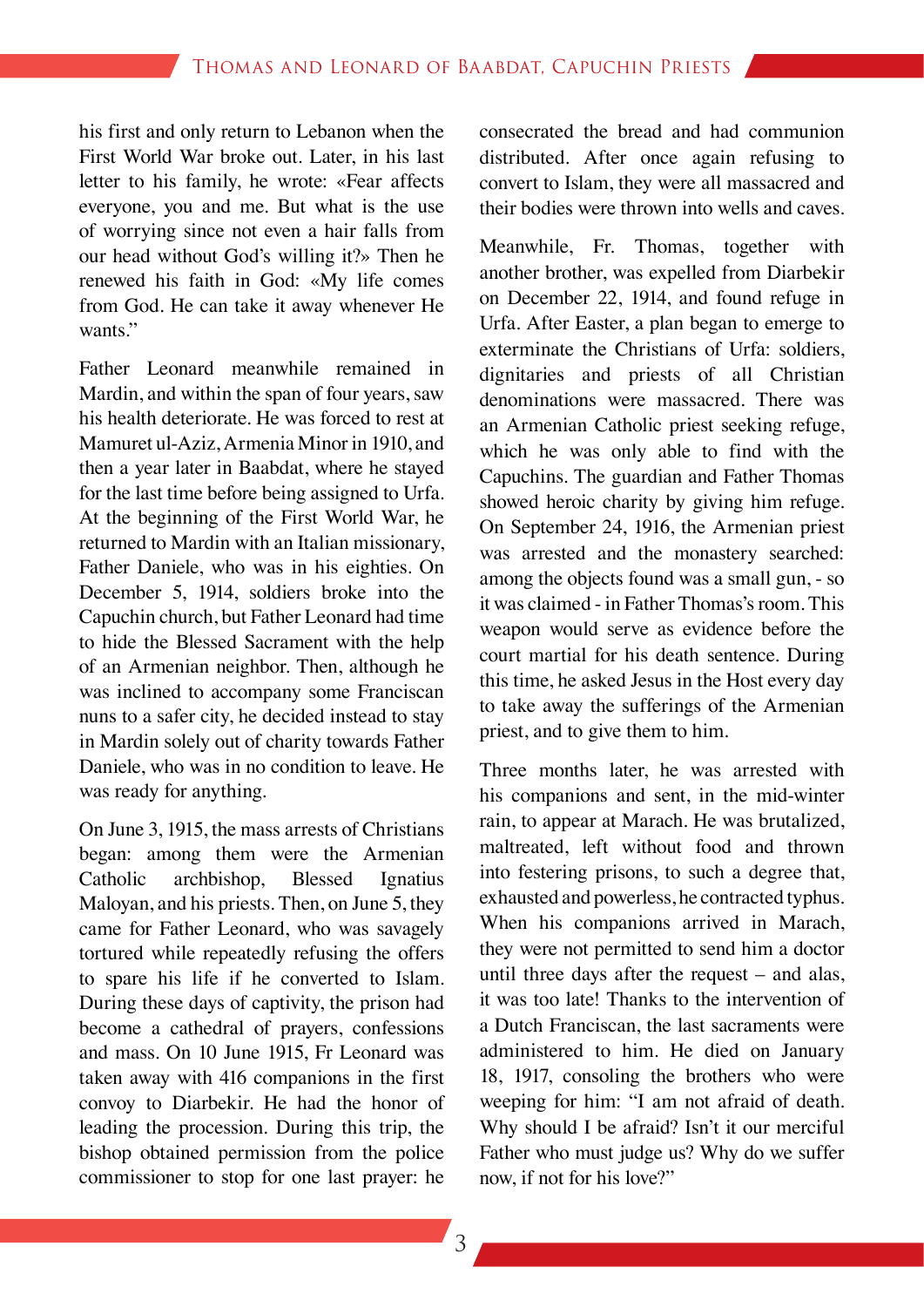#### **A Very Timely Message**

When exploring new ideas for responding to the challenges that our Order must face, we sometimes feel the need to come up with fresh approaches. It may often be a lack of courage that hinders us from pursuing such paths. The lives of Blessed Thomas and Leonard remind me particularly of three current themes in our Capuchin Order: formation, mission and absolute trust in God.

The decrease in the number of friars has prompted us, in many parts of the world, to consider collaborating in formation and sometimes forming a single novitiate. Faced with the same vocation crisis at the end of the nineteenth century, our Order founded the Apostolic Institute of the East, which had its own regulations, language, formators, formation program, etc. The candidates came from different countries (Germany, Armenia, Bulgaria, Greece, Italy, Lebanon, Turkey, etc.) and were destined to go where there was need. This all can be understood by simply reading through the annual reports in the volumes of our Analecta. What was the result? Not only did it bring many brothers to the Order, but it also yielded the fruits of holiness: Blessed Thomas and Leonard and their companion, the Servant of God, Bishop Cyril Zohrabian. They were all proud and happy to belong to this institute.

In my letter to the Order at the beginning of the new sexennium (*Let Us Give Thanks to the Lord!*), I invited «the whole Order to reflect anew on the missionary dimension of our life» (n. 54). This year, the Lord gives us two blesseds who were not only martyrs but were also young missionaries. Among the conditions for the admission of young people to the Apostolic Institute of the East, in addition to signs of a religious vocation, was

also the desire to become a missionary. From the very first moment, the missionary aim of the Institute was placed before the young men who entered. Before being accepted into the novitiate, they had to declare their willingness to devote themselves to the foreign missions. Then, the day before their temporary profession, and also before their perpetual profession, they would sign a document in which they would pledge to dedicate themselves to the missions without any pretense of returning to their country. These young people had the courage to leave everything without looking back: families, friends, cultural environment, country, language ... They gave up everything and generously consecrated themselves with their whole heart to the missions, without expecting anything in return and without any claims. All this was clear to them from the very beginning of their journey of discernment and formation. «I am very busy, but also very happy», wrote Leonard to his general minister at the beginning of his life as a missionary. The next day, Thomas wrote: «Divine Mercy has deigned to give us the Mission of Mesopotamia for our own happiness." There is a joy that shines through in all their letters: the joy of being missionaries despite all the difficulties and persecutions. Blesseds Thomas and Leonard urge us to rethink, from the time of initial contact, how to present the Capuchin vocation to our young candidates.

The context in which Blesseds Thomas and Leonard lived was no better than ours: the genocide of Christians in Lebanon (1860), in Turkey (1894-1896; 1909; 1915-1916), the Italo-Turkish War for Libya (1911-1912), the Balkan Wars (1912-1913) and finally the First World War. During those difficult times, Thomas wrote to his general minister: "We need only to put ourselves in the hands of our merciful God"; "We do not know what is being prepared